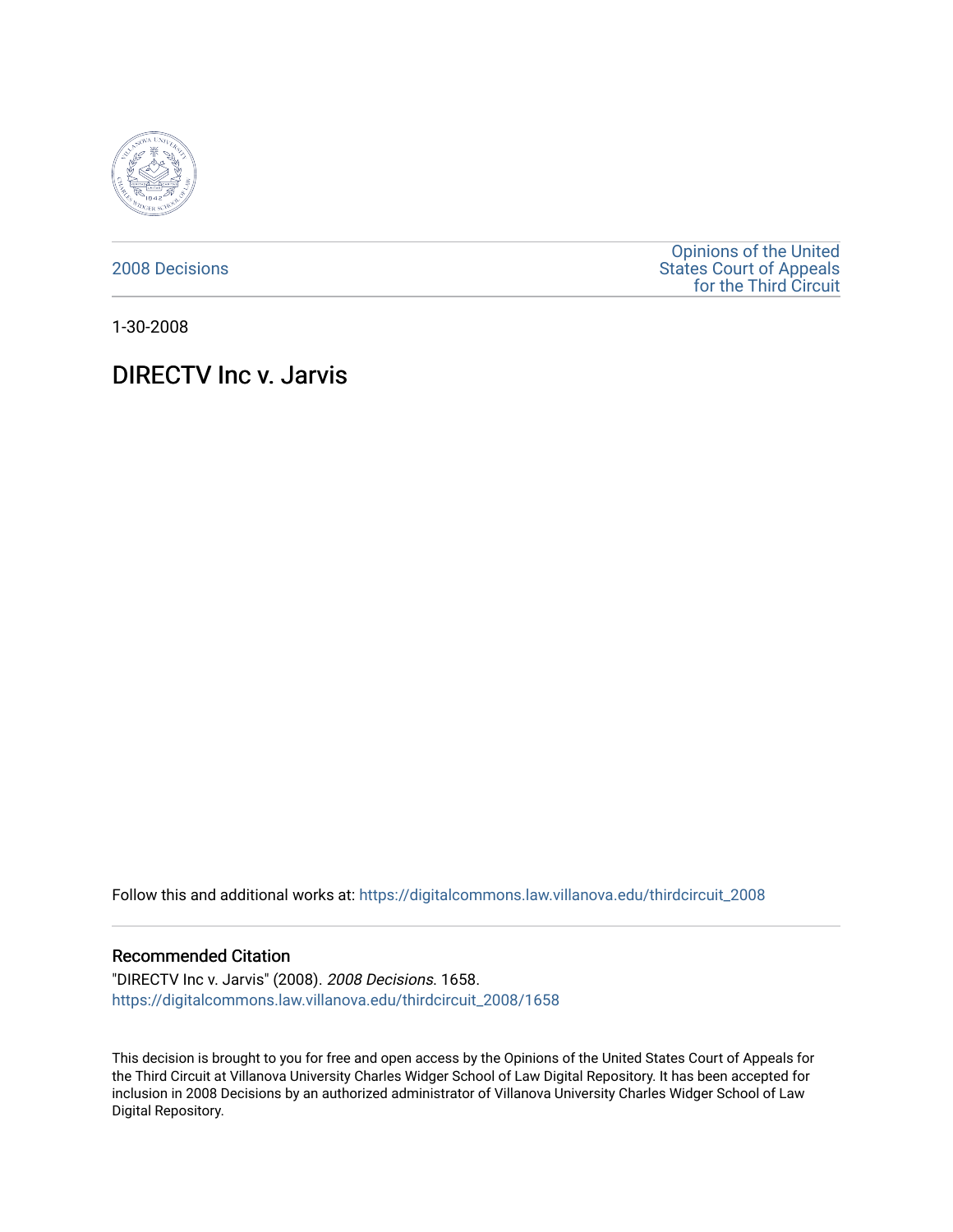### **NOT PRECEDENTIAL**

## UNITED STATES COURT OF APPEALS FOR THE THIRD CIRCUIT

\_\_\_\_\_\_\_\_\_\_\_

No. 07-3299

### DIRECTV, INC., A CALIFORNIA CORPORATION

V.

JOSEPH JARVIS,

\_\_\_\_\_\_\_\_\_\_\_\_\_\_\_\_\_\_\_\_\_\_\_\_\_\_\_\_\_\_\_\_\_\_\_\_

Appellant

On Appeal from the United States District Court for the District of New Jersey (D.C. Civ. No. 04-cv-00055) District Judge: Honorable Susan D. Wigenton

Submitted under Third Circuit LAR 34.1(a) January 22, 2008

\_\_\_\_\_\_\_\_\_\_\_\_\_\_\_\_\_\_\_\_\_\_\_\_\_

Before: MCKEE, SMITH and CHAGARES, Circuit Judges

(Opinion filed: January 30, 2008) \_\_\_\_\_\_\_\_\_\_\_

### OPINION

PER CURIAM

Pro se appellant Joseph Jarvis appeals from the U.S. District Court for the District

of New Jersey's December 14, 2006 order granting DIRECTV, Inc.'s ("DIRECTV")

motion for summary judgment as well as the July 9, 2007 order denying Jarvis's motion

for reconsideration. For the reasons discussed below, we conclude that we do not have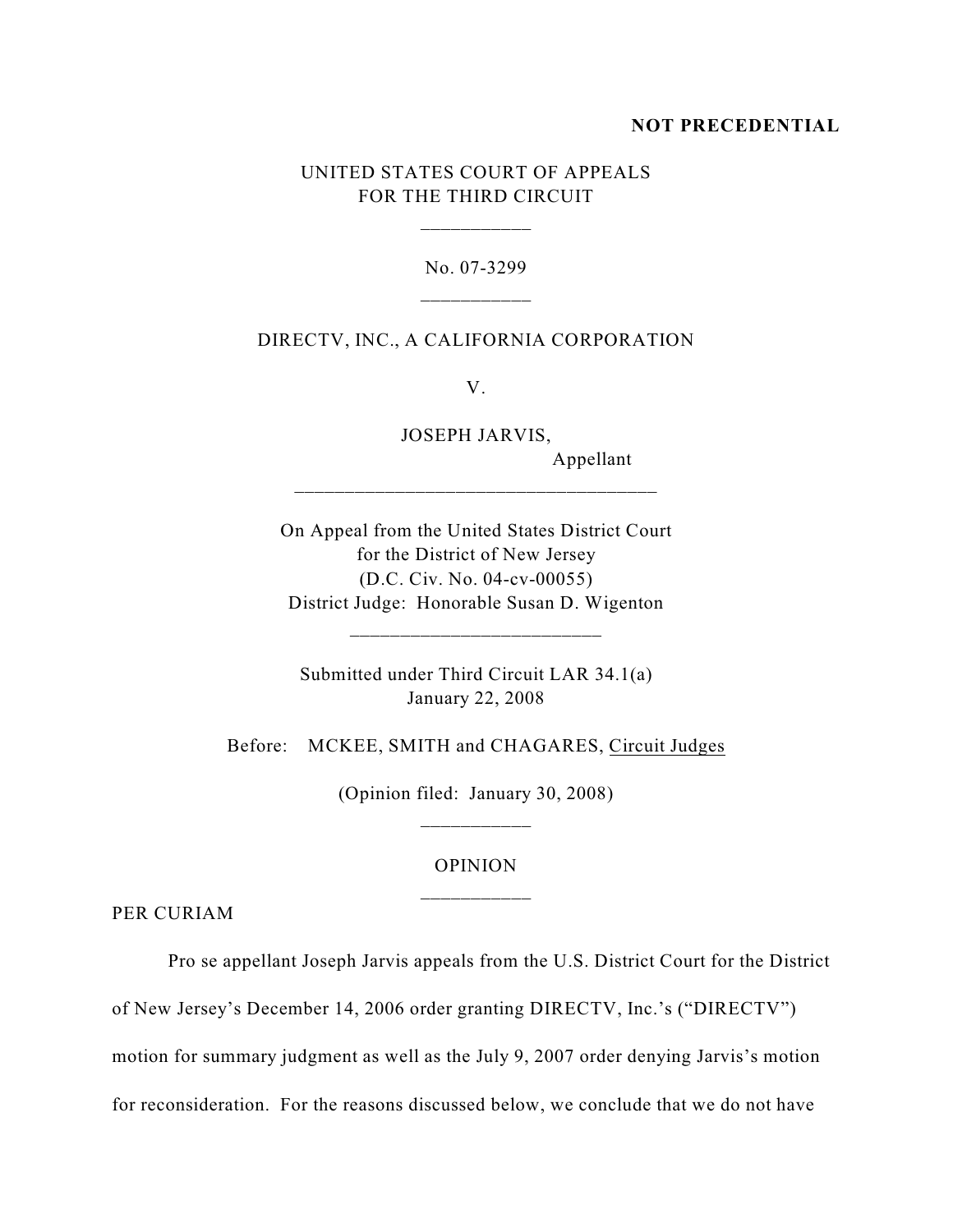jurisdiction to review the December 14, 2006 order and that we will affirm the July 9, 2007 order.

I.

In May 2003, DIRECTV filed a complaint against Jarvis and several other individuals alleging that the defendants violated numerous federal statutes by purchasing and using illegal devices to unlawfully intercept and receive its satellite television programming. (See D.N.J. Civ. No. 03-cv-2423.) As the litigation proceeded, DIRECTV served discovery on the defendants. Jarvis apparently complied (at least in part) with his discovery obligations by responding to DIRECTV's requests for admissions.

 In December 2003, the District Court severed the matter against Jarvis, and DIRECTV refiled its complaint against him in January 2004. (See D.N.J. Civ. No. 04-cv-00055.) Given that the severed case was a distinct action, the Magistrate Judge ordered the parties to reserve written discovery. Therefore, on October 28, 2005, DIRECTV served Jarvis's counsel<sup>1</sup> with a new set of discovery requests, which included requests for admissions. Despite repeated letters from DIRECTV's counsel and an order by the Magistrate Judge to respond to the overdue discovery requests by April 17, 2006, Jarvis failed to respond to the request for admissions until at least June 14, 2006—two weeks

Jarvis was represented by counsel until the District Court's June 27, 2006 order <sup>1</sup> allowing his attorney to withdraw. The June 27 order stated that Jarvis would be proceeding pro se.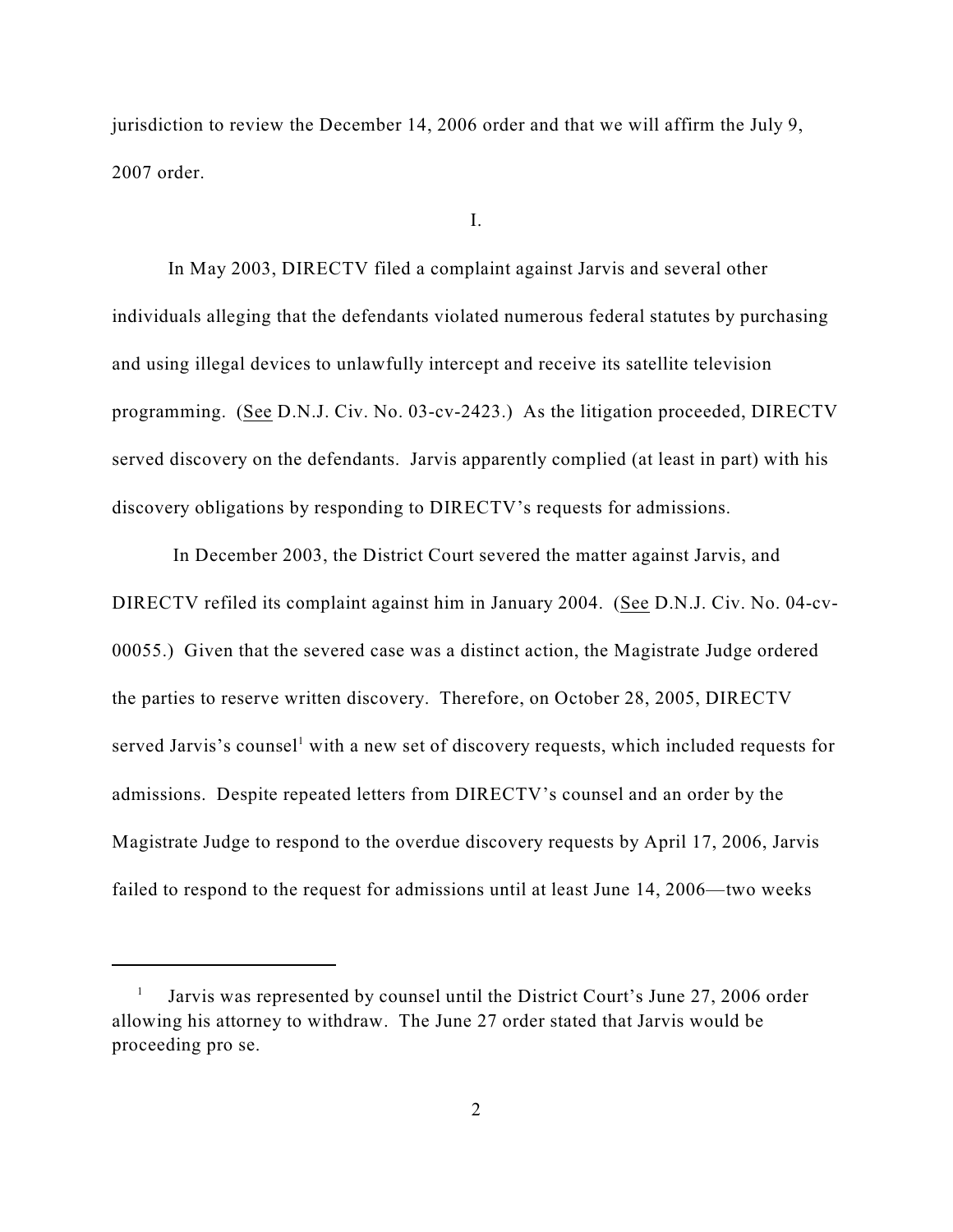after DIRECTV filed its summary judgment motion.

In an order entered December 14, 2006, the District Court granted DIRECTV's motion for summary judgment and denied Jarvis's cross-motion. Federal Rule of Civil Procedure 36(a) provides that "a matter is deemed admitted unless, within 30 days after service of the request or within such shorter or longer time as the court may allow. . . the party to whom the request is directed serves upon the party requesting the admission a written answer or objection. . . ." Because Jarvis did not answer the 2005 requests for admissions within 30 days of service or within the time ordered by the Magistrate Judge, the District Court deemed Jarvis to have admitted every one of DIRECTV's requests for admissions. The District Court then held that the admissions, in addition to the papers submitted by the parties and certain internet postings by Jarvis, led it to determine that there were no material facts in dispute. It thus ordered summary judgment in favor of DIRECTV. See Anchorage Assocs. v. Virgin Islands Bd. of Tax Review, 922 F.2d 168, 176 n.7 (3d Cir. 1990) ("This Court and others have held that 'deemed admissions' under Fed. R. Civ. P. 36(a) are sufficient to support orders of summary judgment.").

 Twenty-one days after entry of summary judgment, Jarvis filed a motion to enlarge his time to file a motion for reconsideration, which the District Court denied.<sup>2</sup> On January 17, 2007, Jarvis moved the District Court to reconsider the denial of his motion

Jarvis filed a notice of appeal from the summary judgment decision on January 17, <sup>2</sup> 2007. He withdrew the appeal after the Clerk of this Court notified him that it was subject to dismissal for untimeliness.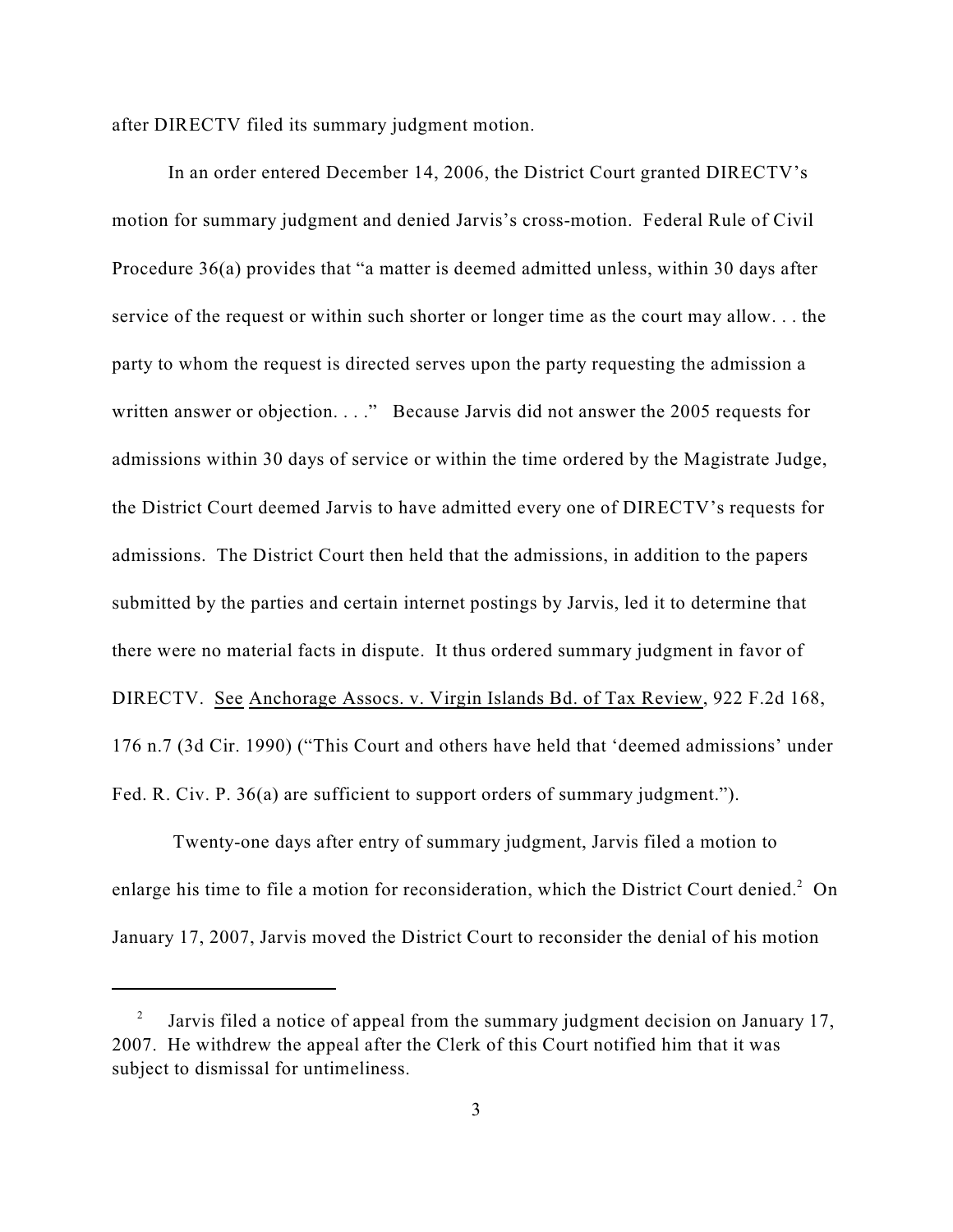for enlargement. The District Court apparently considered the motion as a second request for an enlargement of time to file a motion for reconsideration of the summary judgment order. And on February 2, 2007, the District Court granted the motion and allowed Jarvis 10 days to file a motion for reconsideration "provided that" he include new evidence to support his assertion that he had responded to the 2005 requests for admissions.

Jarvis's motion for reconsideration did not, however, include any new evidence. Rather, through his exhibits, he appeared to argue that his responses to the 2003 requests for admissions should count as answers to the 2005 requests for admissions. Jarvis also contended that the District Court should not have applied Rule 36(a) because he eventually answered the 2005 requests for admissions—albeit nearly eight months after they were served, two months after the Magistrate Judge's deadline, and two weeks after DIRECTV filed its summary judgment motion.

On July 9, 2007, the District Court denied Jarvis's motion for reconsideration. The District Court determined that instead of presenting new evidence, the motion merely demonstrated Jarvis's disagreement with the summary judgment decision.

On July 30, 2007, Jarvis filed a pro se notice of appeal as to the District Court's December 14, 2006 and July 9, 2007 decisions.

#### II.

We first address the issue of our jurisdiction. Subject to certain exceptions, a notice of appeal must be filed within 30 days from the disputed order's entry date. Fed.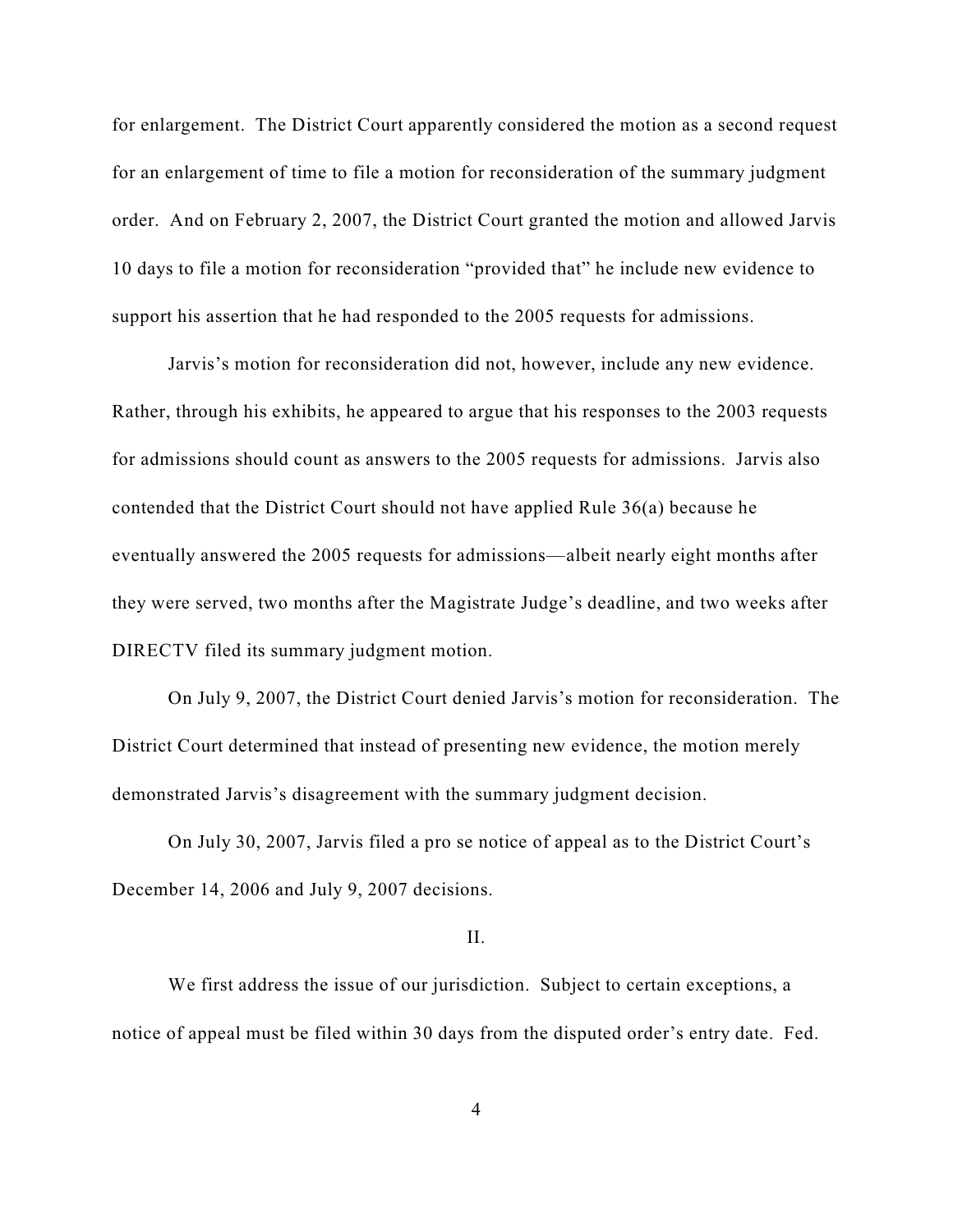R. App. P. 4(a)(1)(A). Jarvis's July 30, 2007 notice of appeal was thus untimely filed as to the District Court's December 14, 2006 order. Id. Although a motion for reconsideration under Federal Rules of Civil Procedure 59 or 60 will toll the time for filing a notice of appeal if it is filed within 10 days of entry of the order, see Fed. R. App. P. 4(a)(4)(A), Jarvis did not even file his motion for an enlargement of time to file a motion for reconsideration until 21 days after the District Court's summary judgment order. Therefore, we lack jurisdiction to review the District Court's December 14, 2006 order.

We do, however, have authority to review the July 9, 2007 order denying Jarvis's motion for reconsideration. Although Jarvis did not specify whether his motion was brought under Federal Rule of Civil Procedure 59(e) or 60(b), we believe that, read liberally, the motion may be construed as one filed pursuant to Rule 60(b)(6). See Ahmed v. Dragovich, 297 F.3d 201, 209 (3d Cir. 2002) (stating that when a motion is "filed outside of the ten days provided for under Rule 59(e) but within the year permitted under Rule 60(b), and the motion may be read to include grounds cognizable under the latter rule, we will consider it to have been filed as a Rule 60(b) motion"). See also Helm v. Resolution Trust Corp., 43 F.3d 1163, 1166-67 (7th Cir. 1995). We review the District Court's decision for abuse of discretion. Reform Party of Allegheny County v. Allegheny County Dep't of Elections, 174 F.3d 305, 311 (3d Cir. 1999) ("An abuse of discretion may be found when the district court's decision rests upon a clearly erroneous finding of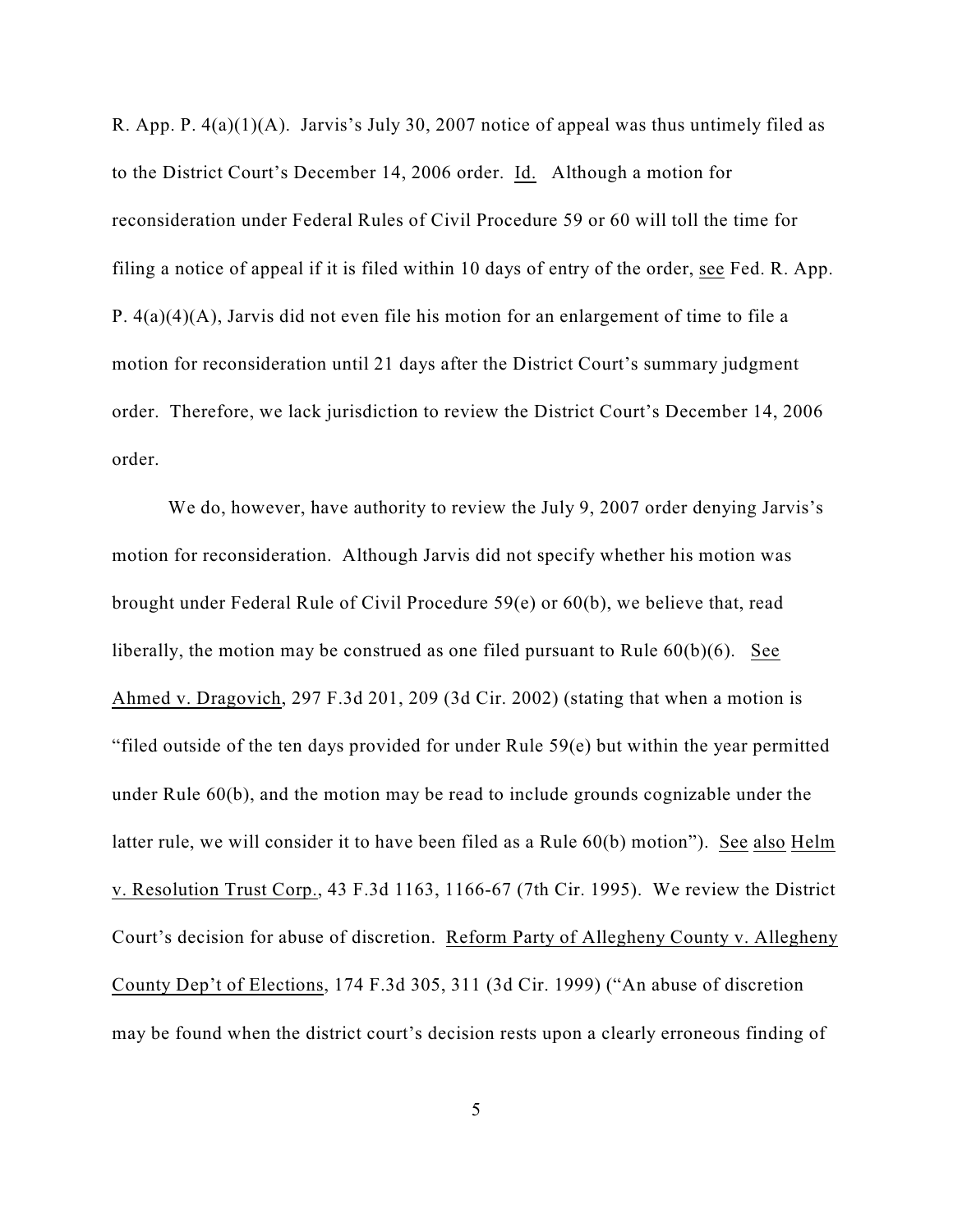fact, an errant conclusion of law, or an improper application of law to fact." (internal citation omitted)). $3$ 

The District Court did not abuse its discretion by denying Jarvis's motion for reconsideration. Relief under Rule 60(b)(6) is "extraordinary relief and may only be invoked upon a showing of exceptional circumstances," Coltec Indus., Inc. v. Hobgood, 280 F.3d 262, 273 (3d Cir. 2002), and this case does not present any exceptional circumstances. In the motion, Jarvis asserted that he had responded to DIRECTV's requests for admissions and thus that the requests should not have been deemed admitted. In support of this assertion, Jarvis attached: (1) his responses to the 2003 requests for admissions, and (2) his responses to the 2005 requests for admissions that he submitted to DIRECTV two weeks after its summary judgment motion and two months after the Magistrate Judge's deadline. This was not new evidence. The District Court had these pieces of information when it decided the summary judgment motions, and Jarvis's motion for reconsideration merely spells out his disagreement with the District Court's application of Rule 36(a). This is not an appropriate basis for reopening a judgment, and the District Court properly denied Jarvis's motion. See Martinez-McBean v. Gov't of Virgin Islands, 562 F.2d 901, 911 (3d Cir. 1977) ("[I]t is improper to grant relief under

We note that an appeal from the denial of a Rule  $60(b)$  motion places at issue only the denial of the motion for review, not the merits of the underlying decision. Smith v. Evans, 853 F.2d 155, 158 n.1 (3d Cir. 1988).